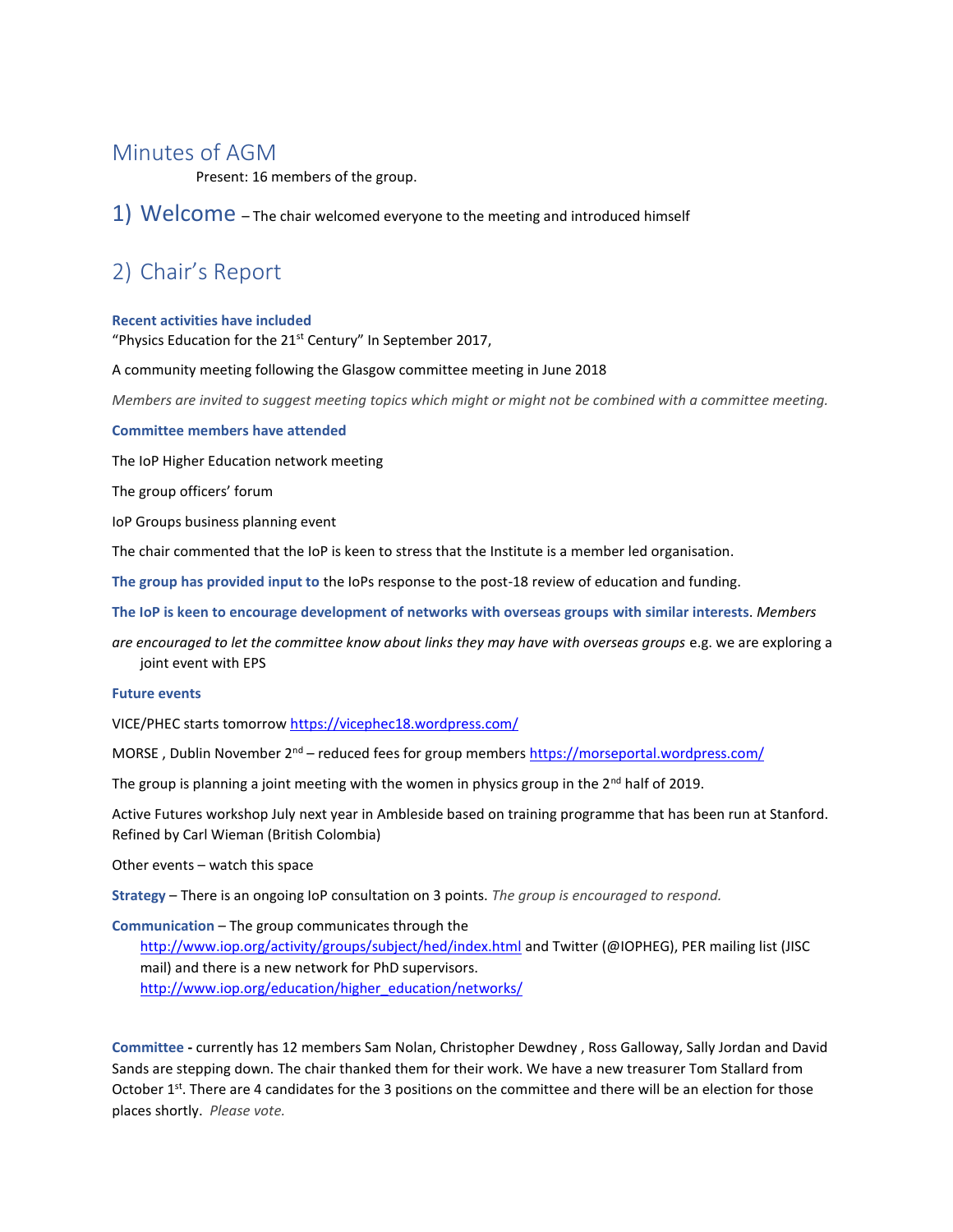*Members are encouraged to get in touch with the committee and to apply for funding to organise meetings. What would members like the group to be and what should be the group strategy for the future?*

#### **Points from the floor**

Daniel Heanes – administrator for PhD supervisors Email list encouraged people to subscribe. Open to anyone who is interested could advertise via the Head of Physics Forum and to IOP Ireland. (DH will investigate how to reach Ireland)

Do we want the HEG to respond to the major issues facing departments? e.g. effect of Brexit. European commission is taking over what used to be Bologna and taking it into areas that could be difficult for the UK.

# 3) Treasurer's report

See attached paper.

Points raised What is committee connection to Ambleside meeting? We have representation on the organisation committee but funding comes from other sources as well.

Members are asked to note that there is a short form for applying for support to meetings and are encouraged to submit requests – please contact the chair or secretary.

# 4) Secretary's report

See attached paper

5) Opportunity for short discussions on items raised by members No further issues were raised.

## 6) AOB

No matters were raised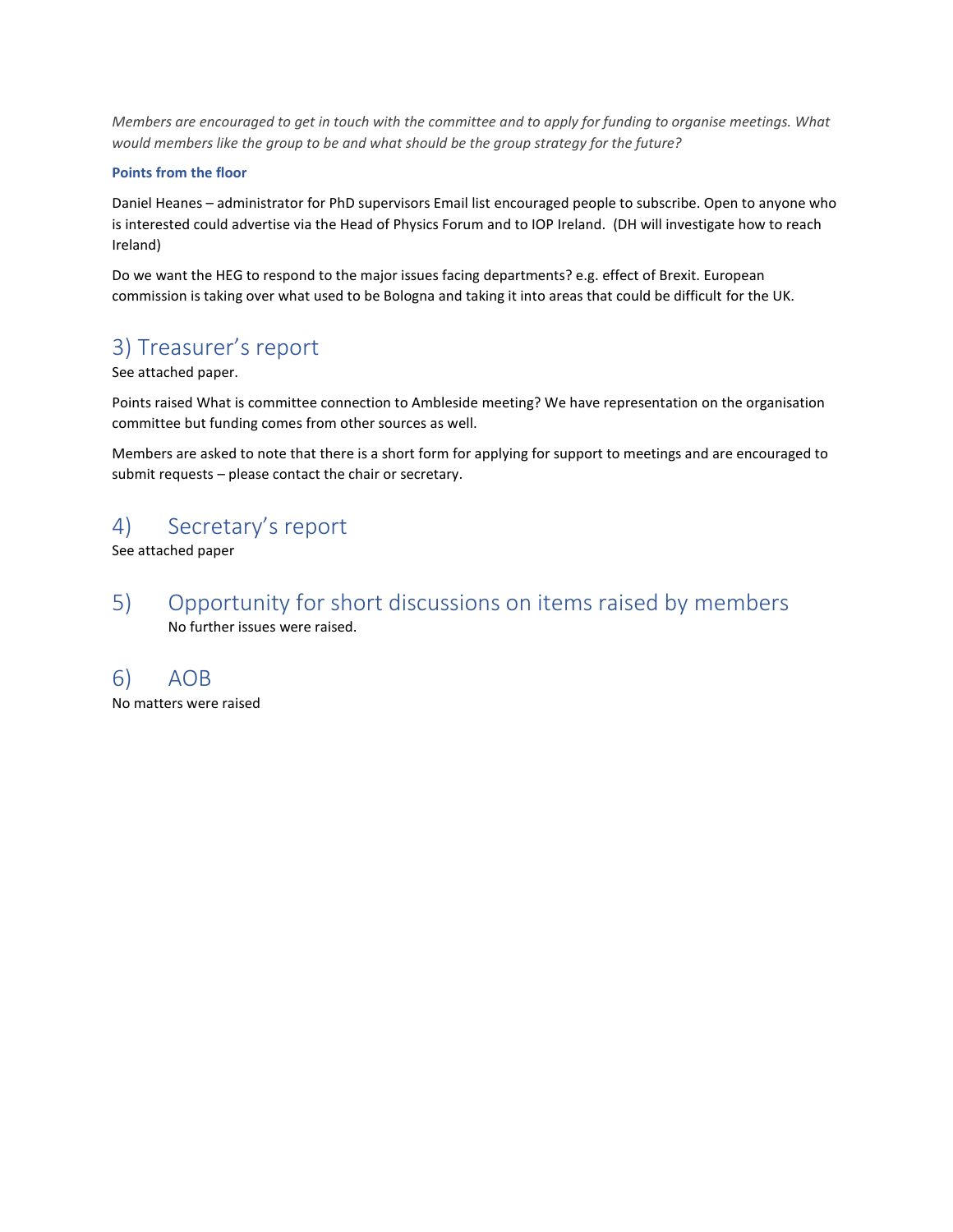# Institute of Physics

# Higher Education Group Committee Budget Breakdown – Calendar Year 2018

Apologies for not being able to be there, but have gathered together information on our current budget status below to be discussed at the meeting.

# 2018 Budget (as of 11<sup>th</sup> August)

| 2017          | 2018          | 2018          |
|---------------|---------------|---------------|
| <b>Actual</b> | <b>Actual</b> | <b>Budget</b> |
| 'Full Year.   | YTD           |               |

| <b>Committee Expenses</b>          | 126   | 0 | 601   |
|------------------------------------|-------|---|-------|
| <b>External Conference Support</b> | 1,350 | O |       |
| Branch & Group Conferences         | 1,428 | C |       |
| Conf Expense Transfer              |       | 0 | 3,398 |
| General expenditure                |       | 0 | 100   |

| 2904 |  | 4.099 |
|------|--|-------|
|------|--|-------|

### Currently committed:

£500 - Methods of Research in Science Education (MORSE), November

Up to £600 – For Committee Meetings (£400 committed so far for June meeting)

Up to £200 – Vice Phec Satellite Meeting

Up to £1200 – For Ambleside Meeting (now moved to 2019, with approach to IoP for additional funding imminent).

#### Rules:

IoP allow up to £1000 for a one-day meeting. Typically we've charged small registration fees and use the funding to cover speakers expenses. In consultation we developed a set of questions to help us address any requests for funding (given below):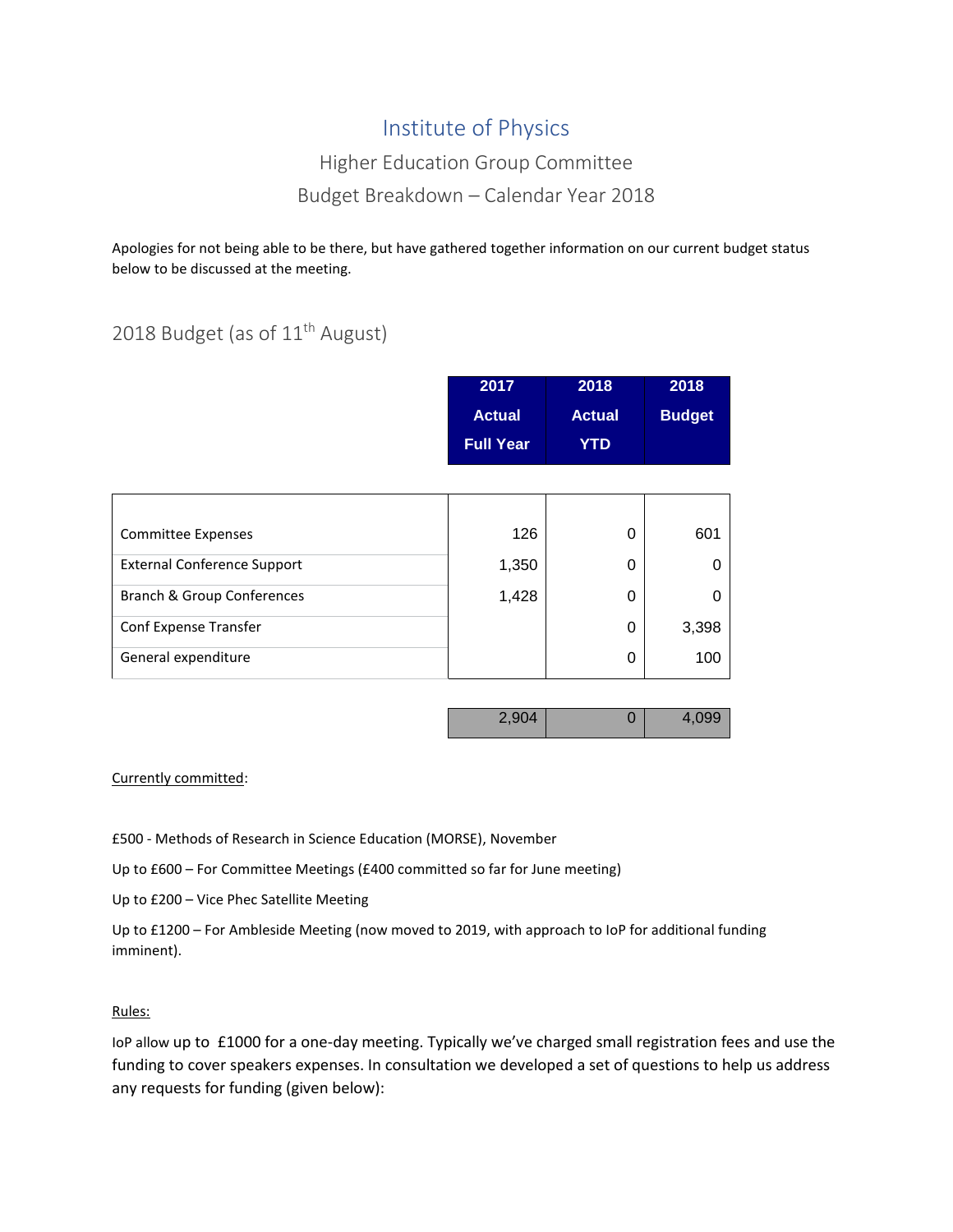- 1. Give a brief description of your event (~250 words)
- 2. Give an outline budget for your event indicating the overall costs, the support requested from the HEG, and an approximate breakdown of how the HEG support would be used.
- 3. Have you requested financial support from other sources (or do you plan to do so)? If yes, indicate how much, and if a decision has been obtained.
- 4. Do you request any other support from HEG?
- 5. If relevant, give any other information on why the HEG should support your event, including any potential benefit for the HEG community. (~250 words max)

Please send any requests via Nic/Helen for circulation.

## Requests for 2019 Budget

Forms for group funding are submitted at end of August by Nic. A copy of last years form is available here <https://tinyurl.com/y9sreoch> - note we requested £6000 and were awarded £4500. Financial year aligns with calendar year.

Forms are currently with Nic for submission in August.

### Transition

As you'll know I'm stepping away from this role due to a new role at Durham which is occupying all my time. I'm happy to meet/skype with whoever is taking over to discuss the logistics and to process expenses from this meeting. However I have stepped back from next year planning and from early September won't be able to involved much anymore. Thanks for all your support in this role.

### Claiming Expenses for Today

If you complete the form her[e https://tinyurl.com/ycrtljcb](https://tinyurl.com/ycrtljcb) (adapting occasion etc) and return together with scanned receipts to me by 3<sup>rd</sup> September via [s.j.nolan@durham.ac.uk](mailto:s.j.nolan@durham.ac.uk) I'll forward on to the IoP.

> Sam Nolan, Durham University 11th August 2018